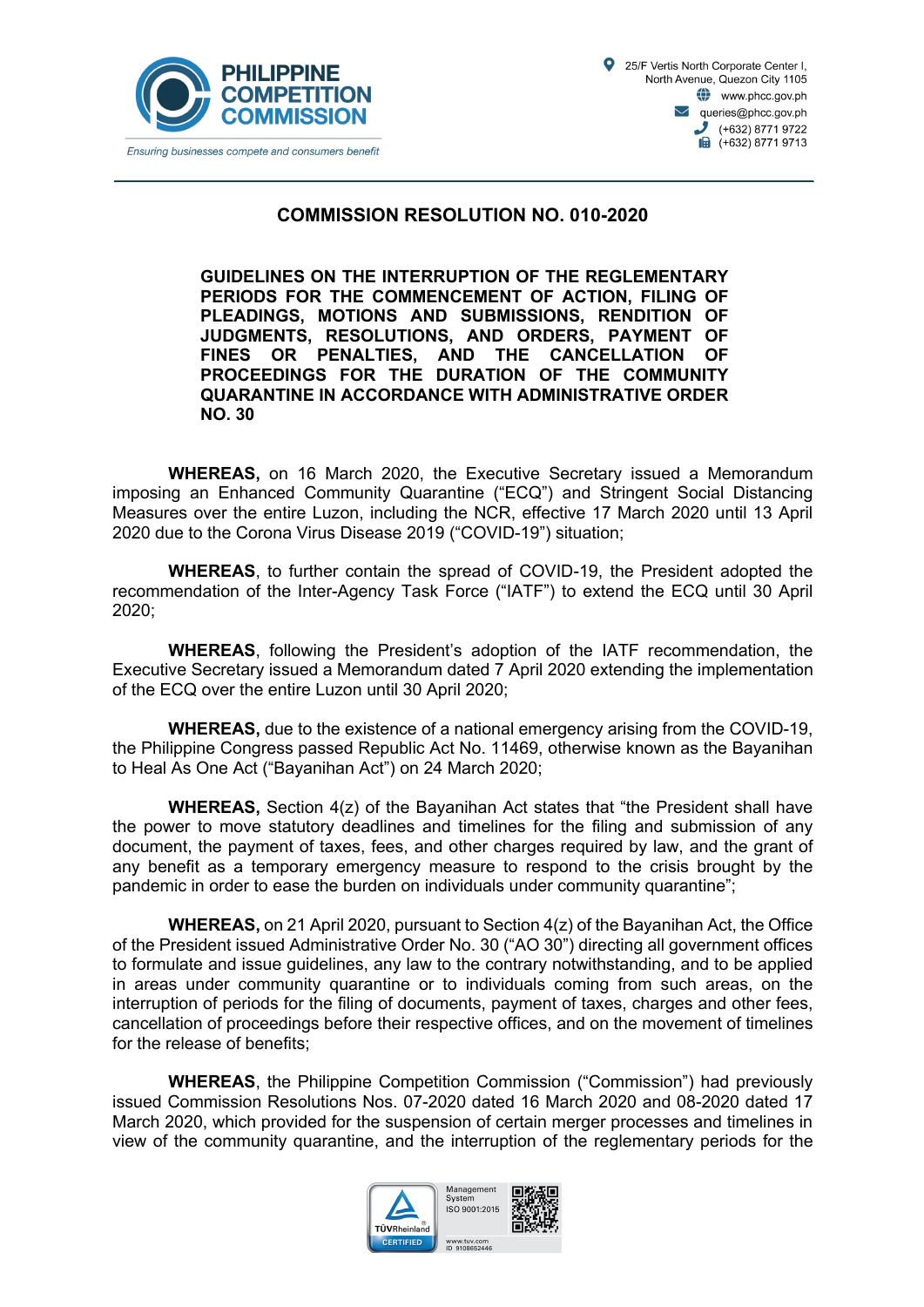filing of pleadings, motions, and submissions to the Commission, and the payment of fines or penalties in view of the ECQ to manage the COVID-19 situation, respectively;

**NOW, THEREFORE,** in compliance with the directives under AO 30, the Commission has **RESOLVED,** as it hereby **RESOLVES,** the following:

- (1) The reglementary periods of the following are deemed interrupted for the duration of the community quarantine and until such time the community quarantine has been lifted:
	- a. The commencement of actions and filing of pleadings, motions, affidavits, and other submissions to the Commission;
	- b. The rendition of judgments, resolutions, and orders; and
	- c. Whenever applicable, the payment of fines or penalties.
- (2) The reglementary periods shall begin to run again on the day after the community quarantine has been lifted, or if such day falls on a legal holiday, Saturday, or Sunday, on the following business day. Accordingly, the parties shall have the balance of their respective reglementary periods to file their submissions, or to pay the fines and penalties imposed by the Commission. Submissions and payments made during the remaining period shall be considered to have been timely made.
- (3) All pleadings, motion and other submissions made by parties that are pending before the Commission shall be acted upon by the Commission after the community quarantine has been lifted subject to further guidelines which may be issued by the Commission.
- (4) All proceedings pending before the Commission during the period of the community quarantine are suspended and will be rescheduled after the lifting of the community quarantine. In the meantime, no filings or submissions to the Commission shall be entertained.

**RESOLVED, FURTHER,** that the Adjudication Division is hereby directed to send the proper notices to all parties concerned.

**RESOLVED, FURTHER**, that Commission Resolution Nos. 07-2020 and 08-2020 shall remain in effect insofar as these are not inconsistent with this Resolution and AO 30.

**RESOLVED, FINALLY,** that this Resolution shall take effect immediately and shall remain in force unless modified or revoked by the Commission.

**DONE** this 23 April 2020 in Quezon City, Philippines.